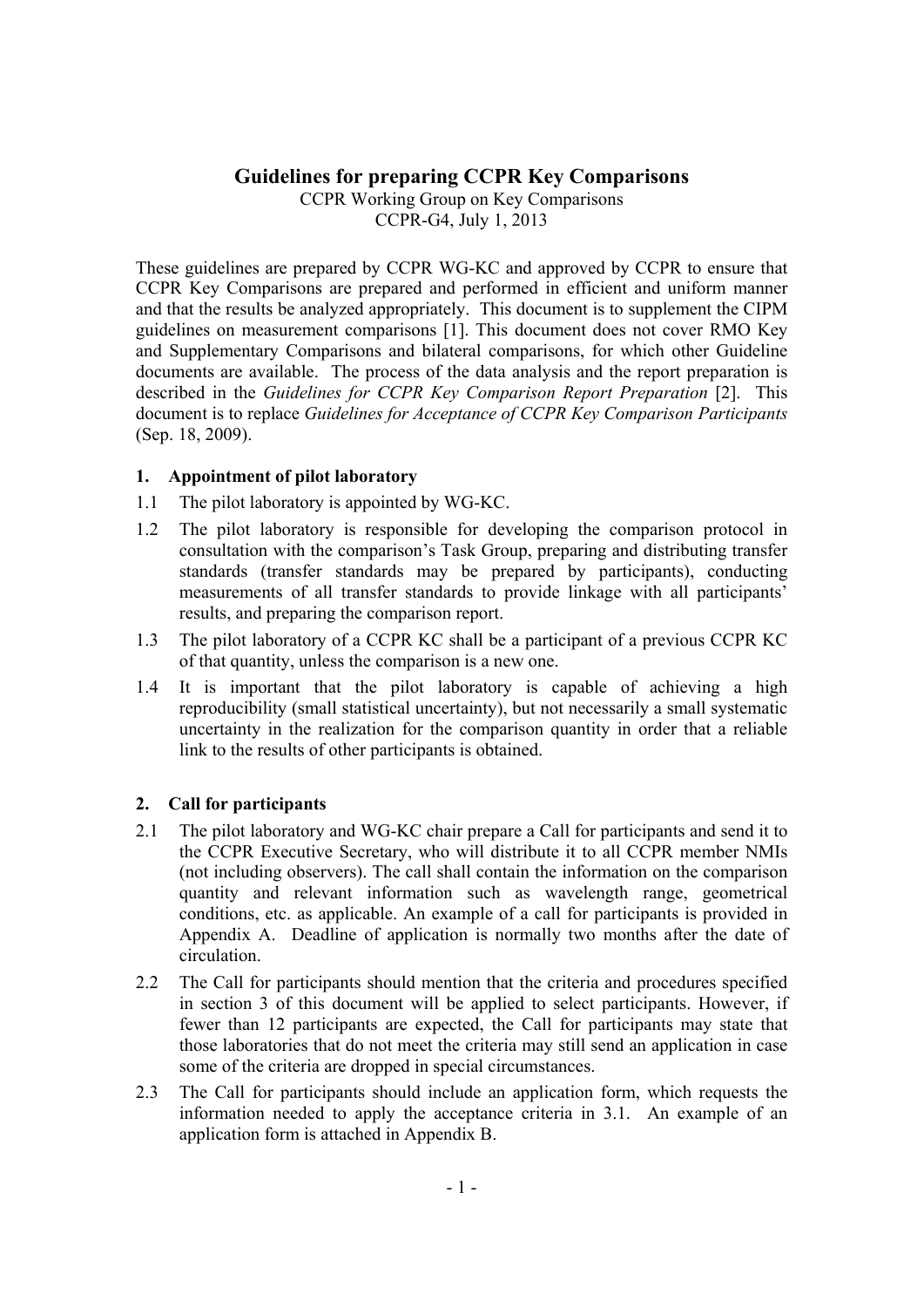2.4 After the Call for participants is sent, the pilot laboratory, if not already a member of WG-KC, becomes a temporary member of WG-KC.

## **3. Acceptance of participants**

- 3.1 The following criteria will be used to select participants
	- 3.1.1 The participant must be a member of CCPR.
	- 3.1.2 The participants must be willing to serve as link laboratories to their RMO.
	- 3.1.3 The participant must have an independent realization of the unit or scale of the comparison quantity
	- 3.1.4 The participant's measurement capability of the comparison quantity, over the full range of the comparison (e.g., full spectral range), must be listed in the CMC table published at the time of the call for participants.
- 3.2 For newly established Key Comparisons, 3.1.4 is not required.
- 3.3 In some exceptional circumstances, WG-KC can be consulted for changes of the criteria above for a particular comparison. (e.g., if the total number of qualified applicants is much smaller than 12, the CMC table requirement in 3.1.4 and/or other requirements in 3.1 may be dropped.)
- 3.4 If the total number of qualified applicants including the pilot laboratory is 12 or fewer, all the qualified applicants are accepted as participants.
- 3.5 If the total number of qualified participants exceeds 12, each RMO Group will limit the participants as below. The pilot laboratory sends a request to each RMO, in which the number of participants exceeds the maximum value in the table.

|         |                      | Maximum number of participants |
|---------|----------------------|--------------------------------|
| Group   | EURAMET+COOMET       |                                |
| Group 2 | <b>APMP+AFRIMETS</b> |                                |
| Group 3 | $\gamma$ IM          |                                |

- 3.5.1 The choice of the method for selecting participants is up to each RMO Group.
- 3.5.2 In Group 1 and Group 2, there is no obligation that NMIs from both listed RMOs must participate. If one of the RMOs does not participate, the other RMO in the Group should provide the link to the RMO that does not participate.
- 3.5.3 Those laboratories that are dropped by this selection process are entitled to participate in the corresponding RMO KC, which will provide supporting evidence in CMC claims in the same way as a CCPR KC does.

### **4. Preparation of Technical Protocol**

4.1 Once the list of participants is finalized, a Task Group for the comparison will be formed. Task Group members are selected among the participants and appointed by WG-KC. The pilot laboratory should send a proposal of Task Group members to the WG-KC chair, and it should be approved by WG-KC.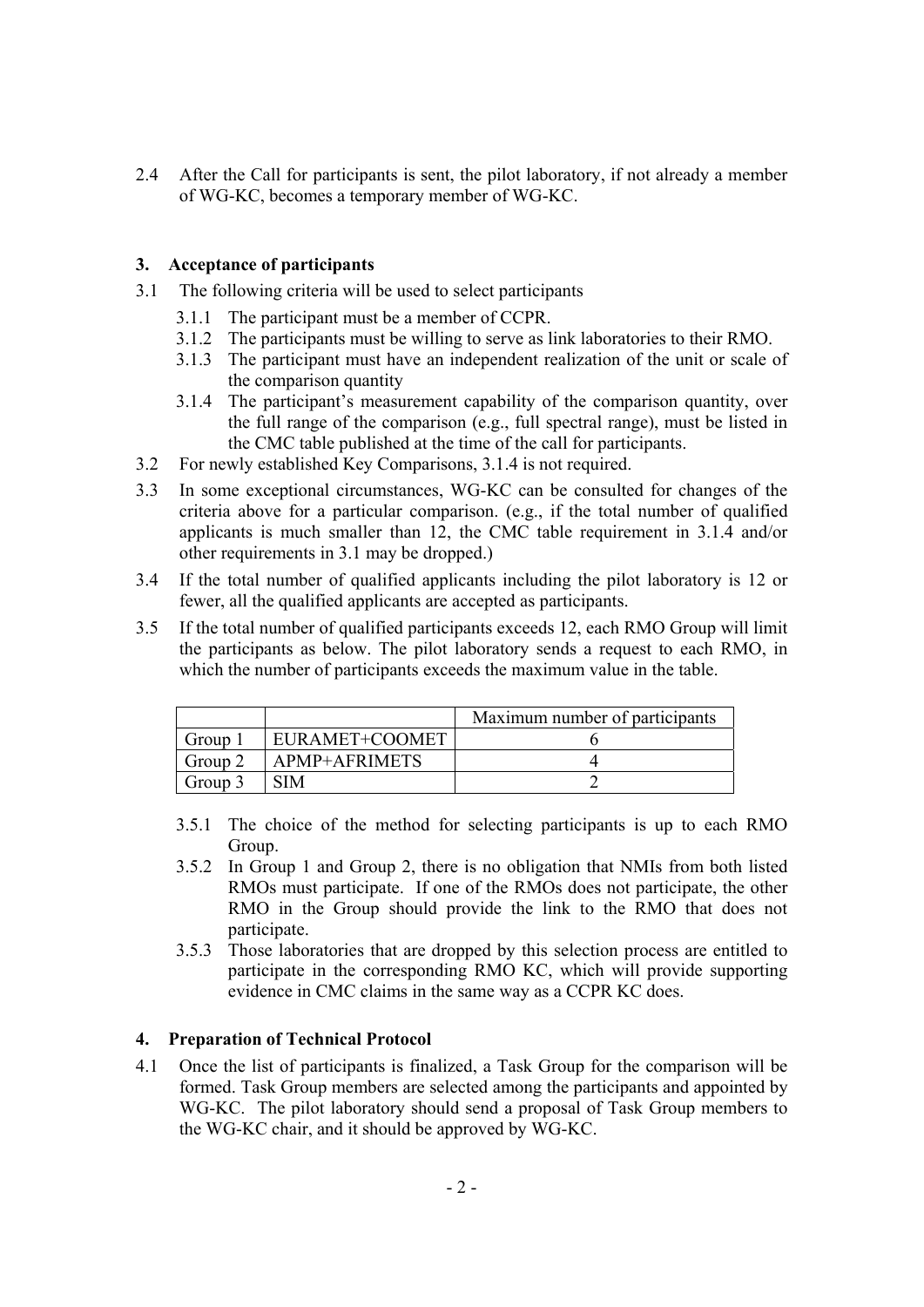- 4.2 The technical protocol is developed by the pilot laboratory and the Task Group of the comparison, and to be approved by all participants.
- 4.3 The technical protocol should describe a sequence of measurements that allows the stability of the transfer standards to be verified. The measurement sequence should include at least one of the following elementary patterns:
	- A) Transfer standards are first measured by the pilot laboratory, sent to each participant for their measurement, then sent back to the pilot laboratory for the second measurement. (Pilot – Participant – Pilot)
	- B) The transfer standards are first measured by each participant, sent to the pilot laboratory for their measurements, then sent back to each participant for the second measurement. (Participant – Pilot– Participant)
- 4.4 The technical protocol should include the following information.
	- 4.4.1 Complete specification of the comparison quantity, wavelength range and geometrical conditions, as applicable.
	- 4.4.2 The pilot laboratory and the list of participants (NMIs) and their contact information.
	- 4.4.3 Time table (month, year) including
		- delivery of transfer artifacts to each participant (if the pilot laboratory prepares transfer artifacts) or submission of transfer artifacts and results by each participant (if each participant prepares the artifacts)
		- measurements by each participant and pilot laboratory
		- distribution of Pre-Draft A data (stability of artifacts and internal consistency), following the *Guidelines for CCPR Key Comparison Report Preparation* [2]*.*
		- distribution of Draft A
		- A statement that participants will be given a deadline date for submitting the results, and if they do not meet the deadline, they will be disqualified.
	- 4.4.4 Description of transfer artifacts. If the participants are to procure the artifacts, the detailed product information of the artifacts.
	- 4.4.5 Advice on handling the travelling standards, including unpacking and subsequent packing and shipping for return. Detailed operating conditions of the transfer artifact including electrical parameters and method for alignment.
	- 4.4.6 Instructions to perform measurements using the facilities and procedures that the participant laboratory normally uses for their calibration services, while meeting the conditions of measurement specified by the technical protocol.
	- 4.4.7 Instructions for submitting the measurement results including the uncertainty (attach a form) for each transfer standard. If the participants perform measurements in two rounds (before and after measurement by pilot laboratory), they must send the results after each of  $1<sup>st</sup>$  and  $2<sup>nd</sup>$  measurement. The results of the  $1<sup>st</sup>$  measurement can be treated as preliminary and these can be revised if necessary when the  $2<sup>nd</sup>$  measurement results are submitted.
	- 4.4.8 Instructions to submit the information listed below. These should be submitted before or at latest at the time of submitting final measurement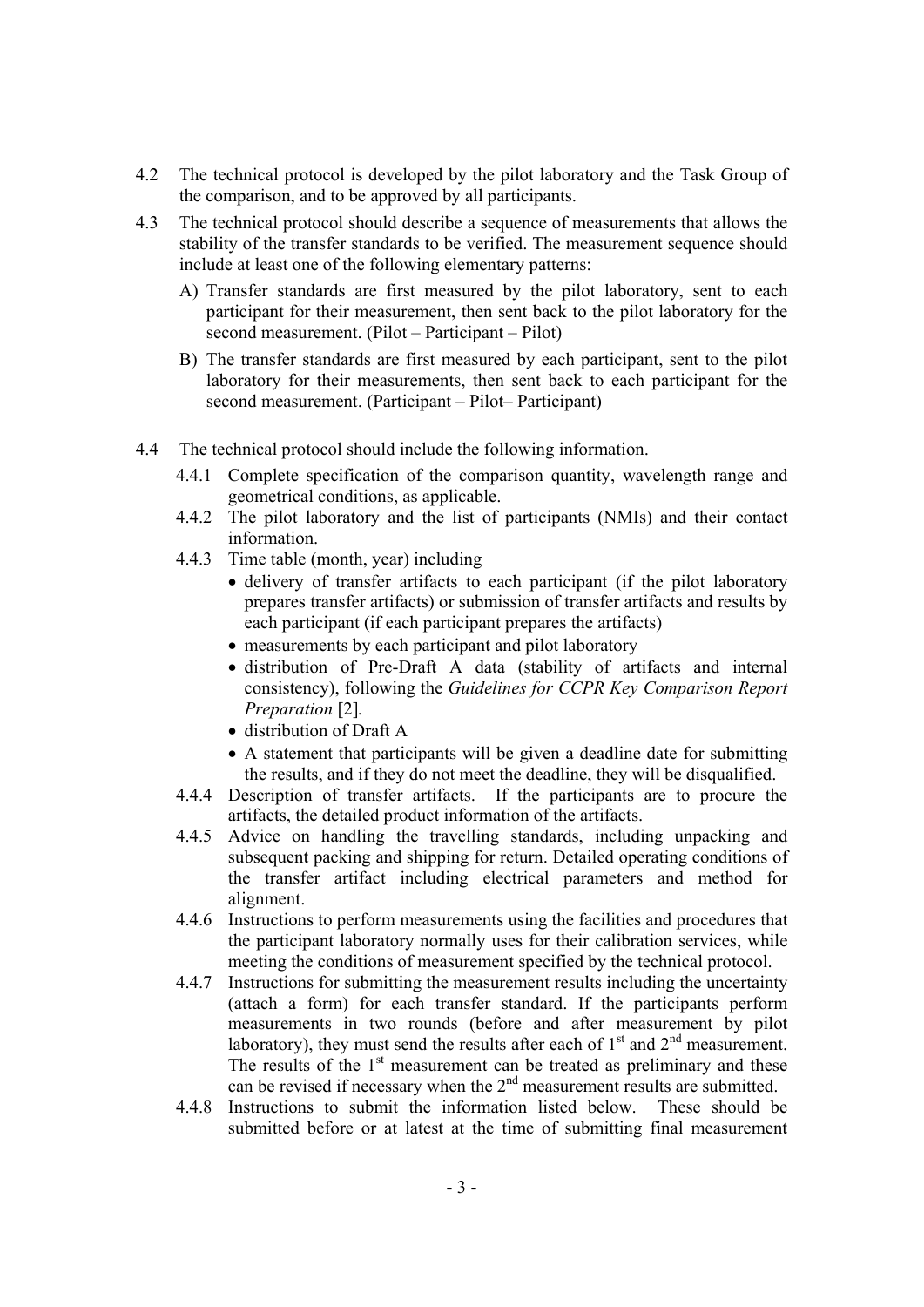results.

- traceability of the scale of the comparison quantity of the laboratory
- detailed uncertainty budget, including the list of uncertainty contributions identifying uncertainty components related to correlated and uncorrelated effects between measurements rounds, for the laboratory's measurement of the comparison quantity (general one for the quantity, not for each individual transfer artifact). The protocol shall include a list of the typical uncertainty contributions to include in the budget.
- description of the laboratory facility for the quantity
- 4.4.9 Method of data analysis, which should follow the *Guidelines for CCPR Key Comparison Report Preparation* [2]. Any deviations from the recommended methods should be justified and explained in detail.
- 4.5 The technical protocol must be distributed to and approved by all participants. It is highly recommended that prior to approval, the protocol is clearly labeled "DRAFT" on all pages. Once approved (Section 5.1 and 5.2) a final version should be distributed as PDF, and labeled as "Final Approved Protocol".

## **5. Approval of the protocol by WG-KC and registration to KCDB**

- 5.1 Upon completion of the technical protocol, the pilot laboratory sends it to the WG-KC secretary (copy to WG-KC chair) who will distribute it to WG-KC for approval or comments.
- 5.2 After the technical protocol is approved, the pilot laboratory sends the KCDB entry form and the Final Approved Protocol to the CCPR Executive Secretary, who will confirm reception and pass it on to the KCDB manager.
- 5.3 Upon the registration of the comparison in the KCDB, the comparison is given a designation as CCPR-Kx.YEAR (e.g., CCPR-K6.2010); YEAR is the year of registration in the KCDB.

### **6. Monitoring the comparison**

- 6.1 After the comparison is registered in the KCDB and during the process of the comparison (until the report is published), pilot laboratories are required to send a progress report of the comparison to the participants, the WG-KC Secretary, and the CCPR representative of the pilot laboratory NMI every six months (January and July as default).
- 6.2 If significant delay occurs, the pilot laboratories are required to notify the participants, WG-KC Secretary, and the CCPR representative of the pilot laboratory NMI promptly at any time in between the periodic reports.
- 6.3 The WG-KC Secretary will remind the pilot laboratory to submit the status report as required above.

## **7. Measurement**

- 7.1 Measurement can start upon the approval of the protocol by WG-KC.
- 7.2 When the pilot laboratory sends out transfer standard artifacts to a participant, a deadline for submitting the results should be given to the participants, in agreement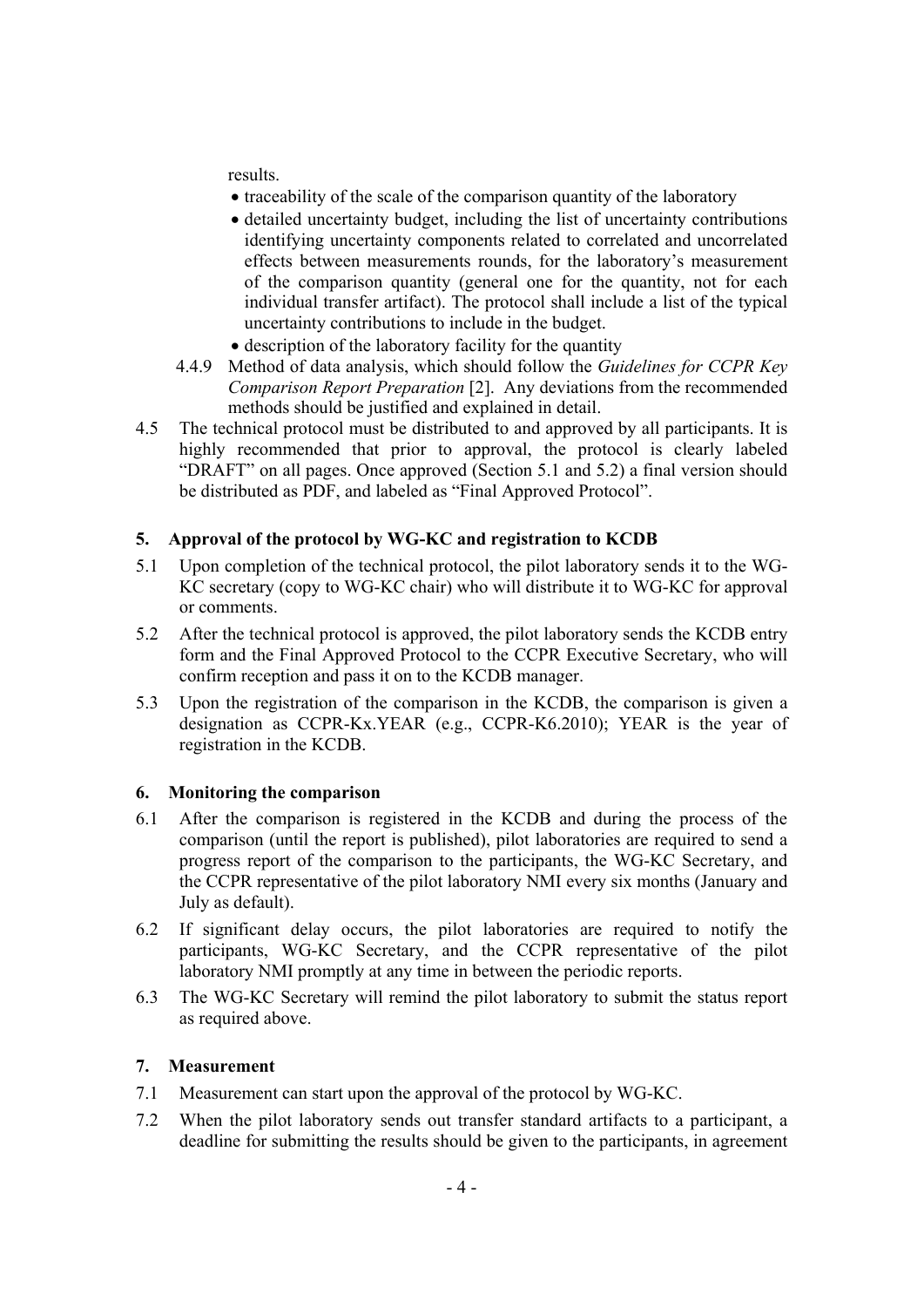with the time table in the technical protocol (4.4.3). The deadline is determined considering transportation time and to allow reasonable time for measurement.

- 7.3 Participants and pilot laboratory should inform each other upon receipt of the transfer standards.
- 7.4 If a participant fails to submit the results by the deadline (except for the special reasons such as failure of artifacts), the participant will be disqualified. This decision, proposed by the pilot, is to be agreed by all other participants.

## **8. Data Analysis and Publication of Report**

Follow *Guidelines for CCPR Key Comparison Report Preparation* [2].

### **References**

- 1. CIPM MRA-D-05, Measurement comparisons in the CIPM MRA, Version 1.3, available at http://www.bipm.org/utils/common/CIPM\_MRA/CIPM\_MRA-D-05.pdf
- 2. CCPR-G2, *Guidelines for CCPR Key Comparison Report Preparation*, *Rev. 3*, July 2013.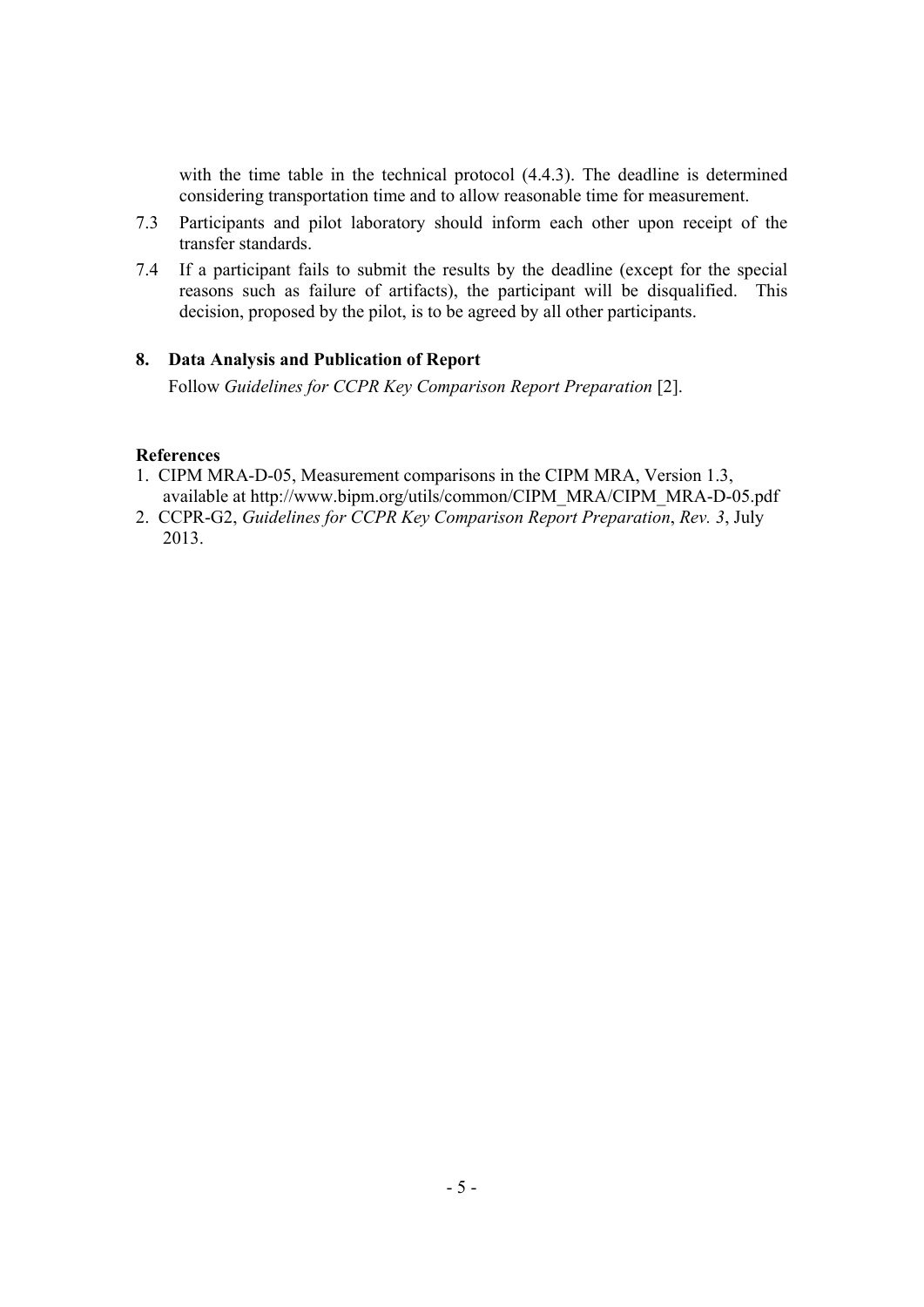## **Appendix A. An Example of a Call for Participants**

# **Call for Participants Second-round CCPR Key Comparison K2.b Spectral Responsivity 300 nm ~ 1000 nm**  Date xxxx-xx-xx

Based on the decision made at the CCPR meeting in 2007, the second round Key Comparisons are organized by the Working Group on Key Comparisons (WG-KC). CCPR K2.b spectral responsivity 300 nm  $\sim$  1000 nm is now being prepared with  $\le$ name of NMI> appointed as the pilot laboratory.

The comparison artifacts to be used in this comparison will be single-element Si photodiodes and/or Si trap detectors similar to those used in the previous K2.b in order that the results of these comparisons can be directly compared. The full details of the comparison protocol will be established by a task group drawn from the participants including the pilot laboratory.

There will be no fee charged for participation. The comparison artifacts may be prepared by <name of NMI> or by the participants (in which case participants may have to purchase the artifacts and screen them). This decision will be made by the task group.

The WG-KC is now calling for CCPR member laboratories to participate in this comparison. This comparison will follow the procedures in the *Guidelines for Preparing CCPR Key Comparisons* (Rev. 3, July 2013). After submitting the application form, qualification of your laboratory will be reviewed and participants may need to go through a selection process.

An application form (in MS Word format) is attached with this invitation. Laboratories committed to participating are asked to return this form to the WG-KC chair (email address) and the pilot laboratory (email address) by **xxxxx xx, 20xx**. Responses received after this deadline will not be accepted.

Sincerely,

Xxxx xxxx, Pilot laboratory of the 2ndCCPR K2.b Xxxx xxxx, CCPR WG-KC Chair